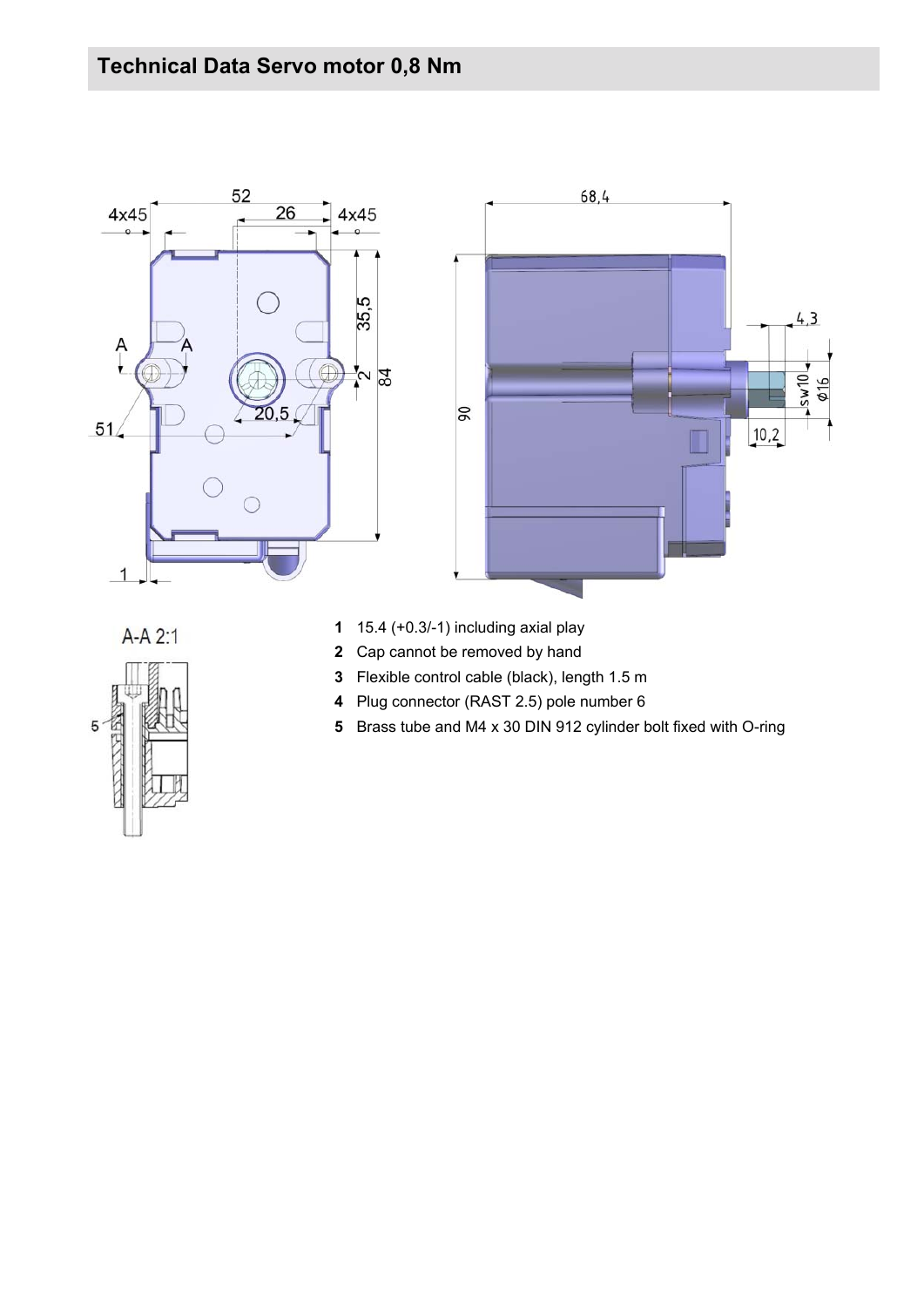| <b>Function</b>                 |                                |  |  |
|---------------------------------|--------------------------------|--|--|
| Power supply                    | 24 VDC ±20%                    |  |  |
| Floating time                   | $5 s / 90^{\circ}$ at 180 Hz   |  |  |
| Direction of rotation 0° to 90° | right                          |  |  |
| Torque                          | 0.8 Nm (both directions)       |  |  |
| Holding torque                  | 0.4 Nm (no power)<br>$0.7$ Nm  |  |  |
| Permissible radial load         | 30 Nm (centre of output shaft) |  |  |
| Permissible axial load          | 5 N                            |  |  |
| Axial play of drive shaft       | $0.10.2$ mm                    |  |  |
| Cable length                    | securely connected 0.6 m       |  |  |
|                                 | pluggable max. 3 m             |  |  |

| <b>Operation</b>         | Climatic condition                     | Class 3K3 according to DIN EN 60721-3           |
|--------------------------|----------------------------------------|-------------------------------------------------|
|                          | Mechanical condition                   | Class 3M3 according to DIN EN 60721-3           |
|                          | Temperature range                      | -20  +60 °C (condensation is prohibited)        |
| <b>Transport</b>         | Climatic condition                     | Class 2K3 according to DIN EN 60721-3           |
|                          | Mechanical condition                   | Class 2M2 according to DIN EN 60721-3           |
|                          | Temperature range                      | -20 $\dots$ +70 °C (condensation is prohibited) |
| <b>Storage</b>           | Climatic condition                     | Class 1K3 according to DIN EN 60721-3           |
|                          | Mechanical condition                   | Class 1M2 according to DIN EN 60721-3           |
|                          | Temperature range                      | -20 $\dots$ +70 °C (condensation is prohibited) |
| <b>Bursting strength</b> | Peak voltage                           | 4 kV                                            |
|                          | Repeat frequency                       | $2,5$ kHz                                       |
| <b>Electrical safety</b> | Protection class 2 as per DIN EN 60730 |                                                 |

#### ∧ **DANGER!**

#### **Danger by electrical shock!**

Shut down before opening the cover, otherwise it is possible to get in contact with conducting parts. This may cause an electrical shock. Only open when it is disconnected it all-pole.

**Disconnect BurnerTronic all-pole.** 

### *NOTICE*

#### **Damaging the 0,8 Nm servo motor by opening the actuator.**

Do not open the servo motor at another part as the cover of the electric connection, otherwise the servo motor will be damaged.

The warranty expires and is invalid.

Do not open the servo motor but at the cover of the electric connection.

## *NOTICE*

The limits of the technical data must be strictly adhered to.